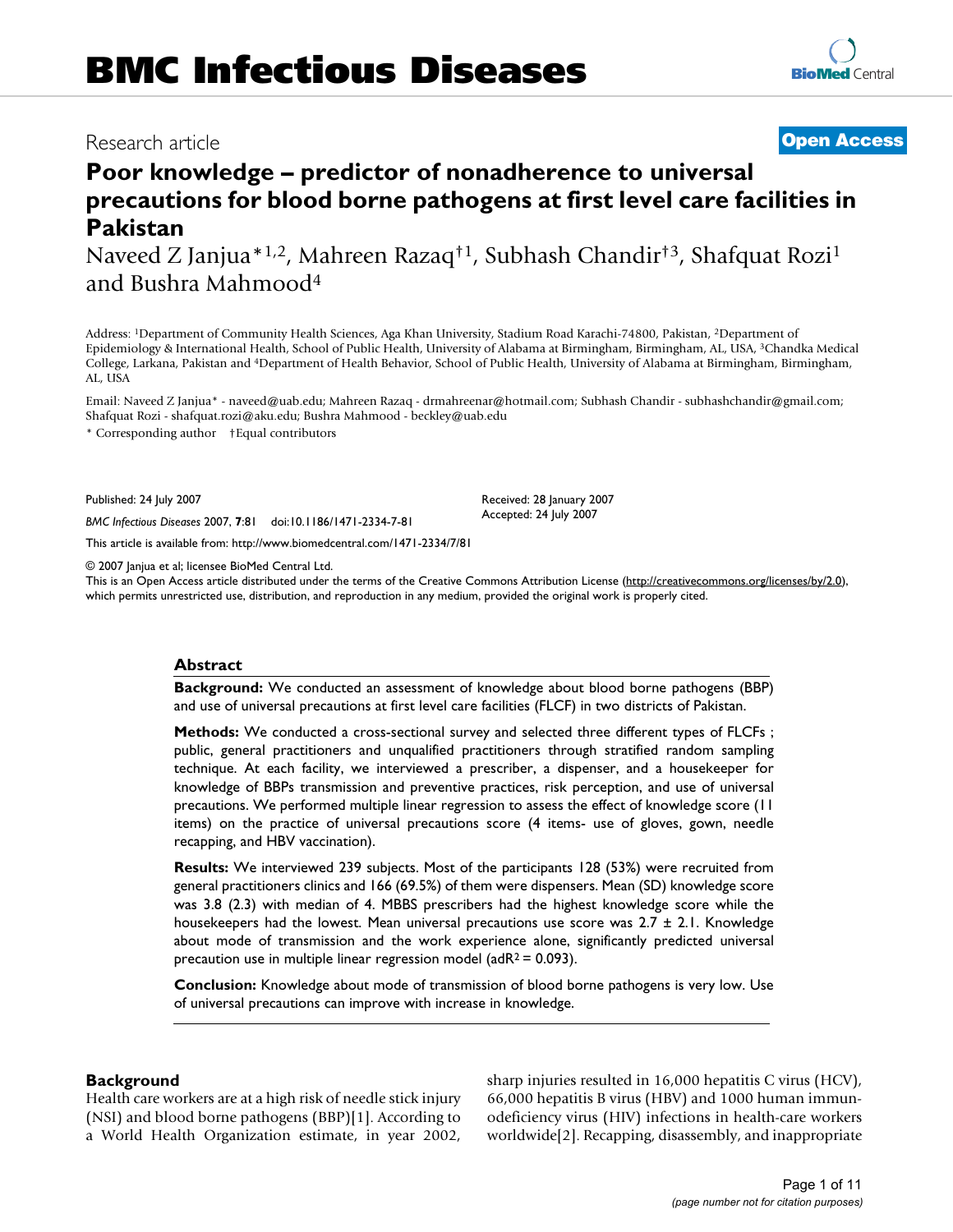disposal increase risk of NSI [3-5]. In developing countries, the frequency of these factors gets accentuated with high injection use at health care facilities, most of which are provided with previously used syringes [2,6]. Injection use is very common in Pakistan where 13.6 injections per person are administered each year [7]. More than 50% of these injections are provided with previously used syringes [7]. Reuse of the syringe involves manipulation, including recapping and disassembly, that puts providers at the risk of NSI [6]. Prevalence of HBV and HCV in Pakistan is more than 10% (unpublished data) and unsafe injections transmit most of these infections [6,7]. Hence, risk of NSI and associated infections is higher in Pakistan as compared to those countries that have a low prevalence of HBV and HCV.

In Pakistan, more than 80% of the health care is provided at general practitioners' clinics. Most of these clinics consist of a small, single room structure where consultation, injection administration and drug dispensing is performed [7,8]. On average, a practitioner sees 10–100 patients per day and charges may vary from Rs.10 (15 cents) to Rs. 50 (80 cents) [7,8]. Most of the injection prescriptions and reuse of syringes occur at the clinics of general practitioners (GP)[7,8]. Hence, health care workers at these clinics are at a greater risk of NSI than those working at the secondary or tertiary care hospitals. Sharp waste handling within the clinic and the out-of-clinic disposal of this waste is also unsafe, putting the injection providers, as well as the community, at risk of needle sticks[9]. Most of the time, injection providers (nurses or dispensers) working at clinics are not formally qualified, and they learn injection administration while working with someone who already knows it. During their apprenticeship or job the clinic, they never receive training in infection control and universal precautions. Universal precaution training and practices have been shown to reduce blood and body fluid exposure substantially[10]. Not recapping the needles and disposing them safely into puncture resistance containers alone has shown to reduce NSI by almost 70%[11]. Owing to the unique nature of these clinics, interventions needed for these facilities might be different from those that can work for large secondary or tertiary care hospitals, or state owned enterprises, where funds can be made available for NSI prevention programs. These clinics are small, workforce (practitioner assistants), often does not have formal training and also by law, they are not bound to make arrangements for occupational safety. Universal precautions trainings and practices are low cost solution to reducing risk of sharp injuries and have a high likelihood of being adopted. We conducted an assessment of knowledge about BBPs, risk perception and practice of universal precautions at first level care facilities in two districts of Sindh province, Pakistan. This assessment will

provide essential baseline data for developing and testing low cost training interventions in universal precautions.

# **Methods**

## *Study design and setting*

We conducted a cross-sectional survey of health-care workers at first level health care facilities in two rural districts (Larkana and Mirpur Khas) in Sindh province of Pakistan during January through September 2004. Health care in these districts is provided by 378 general practitioners (GPs), 128 non MBBS practitioners (dispensers) and 35 public Basic Health Units (BHUs). Most of the GPs have clinics in urban areas or on a highway at the junction of 3–4 villages. Usually a clinic consists of 1–2 rooms, with a table for the practitioner, patients' sitting area, a dispensary and sometimes a bed or a couch. In these clinics, besides a physician, there is a dispenser (physician assistant), who is mostly unqualified and dispenses medication and provides injections. Dispensers, who are or have been a physician assistant at a GP clinic, or are working at a public facility, also practice independently, where they mostly prescribe and dispense medication and provide injections personally but may, at times, be assisted by an assistant. Public BHUs typically have one or two physicians and their assistants, a vaccinator, lady health visitor, and a guard or office helper. Average patient turnover at a GP clinic is 25–75 patients per day; at dispenser clinics 10–30 patients and 25–100 patients at a BHU. Patient mix in these clinics varies by socio-economic status (SES), location, and type of clinic. In remote rural areas, where only one or two practitioners are available, patients seek care from them. Where more choices are available as in towns, patients from a higher SES are more likely to visit general practitioners, while low and lower middle income patients are more likely to seek care from public or unqualified practitioners[8]

### *Study population*

Our study population included health care workers (HCWs) working at public and private sector first level health-care facilities (FLCF) in the study districts. In this study those workers (physicians, dispensers and housekeepers) who are in direct contact with the patients or with equipments used on patients and are likely to get exposure to blood borne pathogens, were included. We used the following definitions for health care workers stratification into three groups: prescribers, defined as those who provide consultation and prescribe medication to the patients – they could either be qualified MBBS practitioners (GPs) or unqualified non-MBBS practitioners; dispensers, those who dispense medicines and administer injections; and housekeepers, who perform the janitorial work at the health care facilities.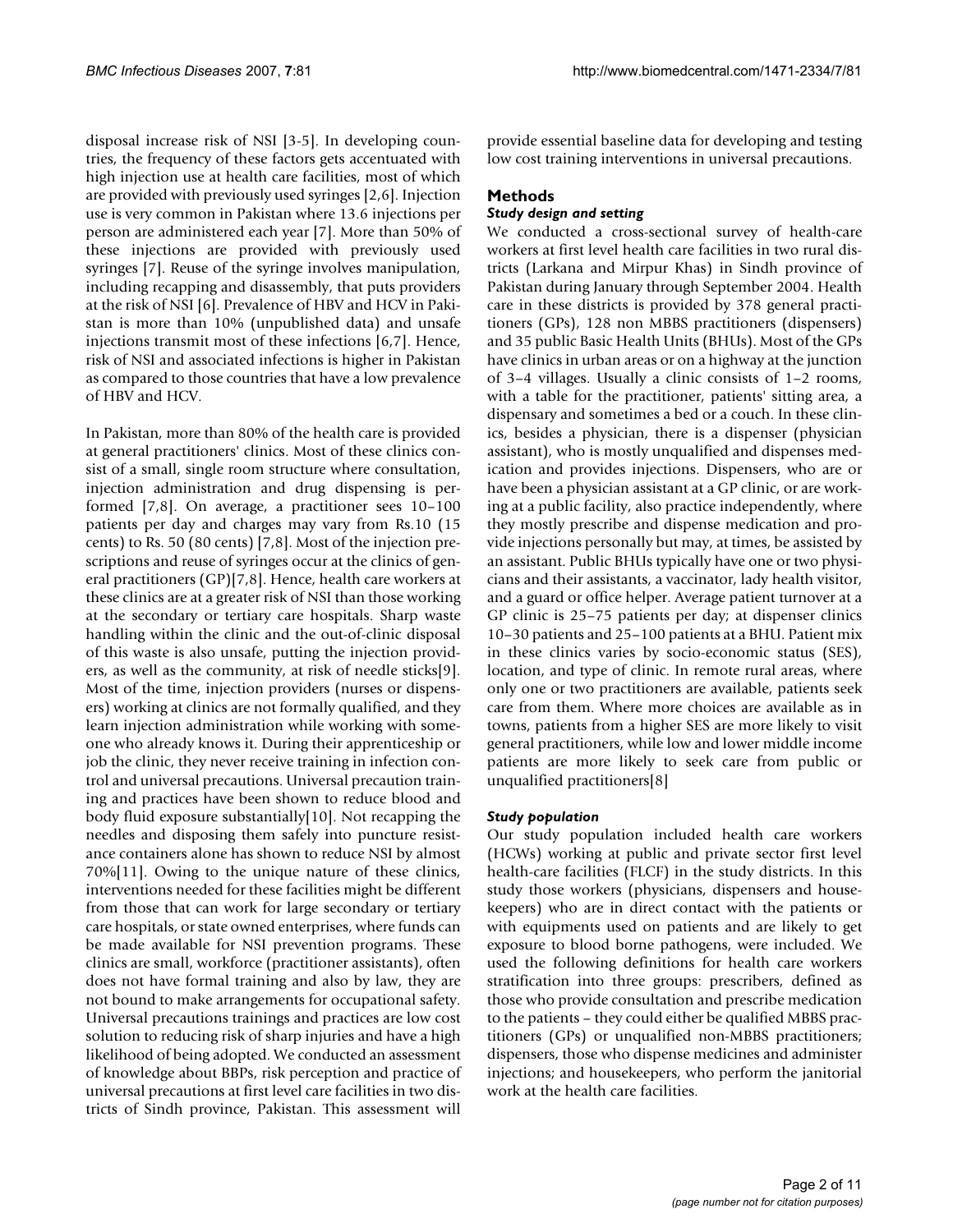### *Subject selection*

In Pakistan, there is no registration authority that keeps record of the practitioners in an area; therefore we compiled a list of all general practitioners, non MBBS practitioners and public BHUs. We obtained the list of general practitioners from local Pakistan Medical Association chapter and updated it using a list compiled by a pharmaceutical company. We further validated this list from the drug stores. Since there is no association for the non-MBBS providers and pharmaceuticals usually do not target all the non- MBBS providers, we compiled their list by visiting drug stores in each part of the district. We further validated this list with the physicians in the area and the village elders. To our knowledge this is the most complete list of health care workers that can be obtained for this setting. We obtained a list of public BHUs and dispensaries from the district health offices. Once we had a sampling frame, we selected clinics from each of the three categories in rural and urban areas through stratified simple random sampling technique. On average each clinic has a physician, a dispenser and a housekeeper; thus all our groups were likely to be housed in one clinic. By using this method, the required number of dispensers, housekeepers and physicians was deemed to be equal to the number of clinics.

## *Sample size*

Sample size calculation was done for estimation of NSI based on the assumption that 74% of the dispensers received at least one injury during the entire duration of their job in Pakistan (unpublished data Choudary FN). With 5% confidence level and 5% bound on error of estimation and after accounting for 10% non-response, sample size was 223 dispensers and hence 223 clinics. Thus, we were able to have 223 health care workers in each category. Based on the number of facilities in each category, we distributed 50% of the sample to GPs' clinics, 35% to non-MBBS and 15% to the public facilities. Sample distribution into three types of facilities was based on proportion of patients seeking care from each type of facility in study area[8].

### *Interview and questionnaire*

Final year medical students who were trained in interviewing and study procedures, interviewed health care workers at their clinics using a questionnaire that had been pretested and translated into Urdu. We explained the purpose, procedure, and risks and benefits of the study to the respondents and obtained a verbal informed consent. Ethics Review Committee at Aga Khan University reviewed and approved the study.

We used Health Belief Model (HBM) to design our questionnaire[12,13]. In HBM, knowledge influences perception about disease susceptibility and disease severity. Both of these determine perceived disease threat which, in turn, influences behavior. Behavior is also determined by perceived self efficacy (confidence in one's ability to perform certain activity), cues to action, and barriers and benefits (Figure 1). Our questionnaire included information on knowledge, perceived susceptibility, perceived severity and behaviors (Table 1). We measured knowledge about mode of transmission of HBV and HCV using 10 items. One item addressed measurement of knowledge regarding spread of diseases other than HBV and HCV through syringe use "which other pathogens get transmitted with reuse of syringes". We allowed the respondents to spontaneously mention transmission routes. We used openended questions to inquire about use of precautions that can lower risk at work place. Perceived susceptibility to acquiring blood borne pathogens was assessed using one item "how much risk of acquiring a BBP is involved in your work", on a scale of 1 (being none) to 5 (being very high). Perceived severity of consequences of needle stick injury was assessed by one item "what can happen if you get a needle stick" with responses of nothing and acquisition of BBP and others. Behaviors (universal precaution practices) included information on vaccination against hepatitis B (yes/no), wearing gloves while performing medical and surgical procedures (measured on a scale of  $0$  = never to always = 3) and recapping of needle measured as  $0 =$  always to  $3 =$  never. Questionnaire also included information on socio-demographics, professional qualifications and total number of years since start of practice. We also inquired about needle stick injuries during the past six months to one year and circumstances surrounding the latest injury.

### *Statistical analysis*

We entered data in Epi-Info version 6.04 and performed analysis using SPSS version 14.0. We computed mean  $(\pm)$ SD) for continuous and proportions for categorical variables. We computed the 11 item knowledge score by summing correct responses from 10 items (yes =  $1$  no = 0) about mode of transmission of HBV/HCV, and transmission of HIV through reuse of syringes, and one item about an infectious agent with the highest likelihood of transmission with reuse of syringe or needle stick injury. We assessed the internal consistency of our knowledge scale using Cronbach's Alpha. We compared knowledge across various demographic variables that can influence knowledge like professional qualification, job title. We assessed the relationship between knowledge and risk perception using Pearson's correlation.

We constructed a score for universal precautions practice from four items; use of gloves, use of gown, recapping of needle after injections, (measured on a scale of 0 = never to always = 3) and vaccination for HBV (yes/no). Recap-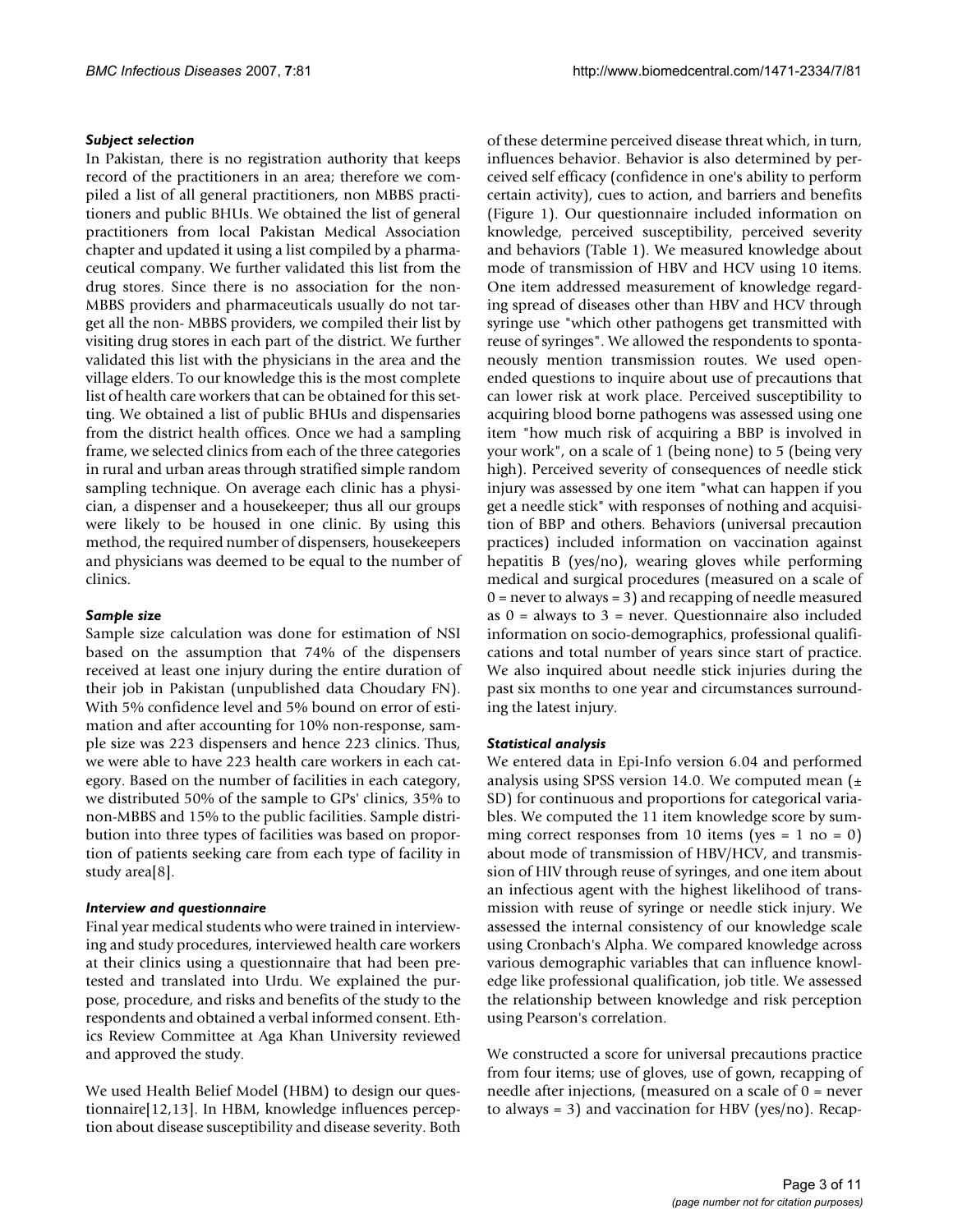**Table 1: Health belief model constructs used in questionnaire for in study of knowledge about blood born pathogens at first level health facilities in Sindh province of Pakistan 2004**

| Items          | <b>Constructs</b>                                                                                                                          |  |
|----------------|--------------------------------------------------------------------------------------------------------------------------------------------|--|
|                | Mode of transmissions knowledge (11 items)                                                                                                 |  |
|                | Mode of transmissions of hepatitis B and C knowledge(10 items)                                                                             |  |
| L              | Reuse of contaminated syringe (Yes = 1, No = 0)                                                                                            |  |
| $\overline{2}$ | Unscreened blood (Yes = $1$ , No = 0)                                                                                                      |  |
| 3              | Unprotected sexual intercourse (Yes = $1$ , No = 0)                                                                                        |  |
| 4              | Reuse of razor (Yes = $1$ , No = 0)                                                                                                        |  |
| 5              | Use of unsterilized medical instruments (Yes = $1$ , No = 0)                                                                               |  |
| 6              | Needle stick or by injury with sharp object (Yes $= 1$ , No<br>$= 0$                                                                       |  |
| 7              | Exposure to body fluids (Yes = 1, $No = 0$ )                                                                                               |  |
| 8              | If mucosa in oral cavity is ulcerated (Yes = 1, $No = 0$ )                                                                                 |  |
| 9              | Contact with infected person (Yes = 0, No = 1)                                                                                             |  |
| 10             | Sharing combs at home (Yes = 0, No = 1)                                                                                                    |  |
| П              | HIV transmission through reuse of syringes (Yes = 1, No 0)(1)<br>item)                                                                     |  |
|                | Perceived susceptibility of acquiring infection at<br>workplace (1 item)                                                                   |  |
| I              | How much risk of acquiring hepatitis B, C and/or HIV is                                                                                    |  |
|                | involved in your work setting $(I = None$ to $5 = Very$ high)                                                                              |  |
|                | Perceived severity of disease after NSI                                                                                                    |  |
| ı              | What can happen if accidentally any of Health Care Worker<br>got needle stick injury? ( $I =$ infection with any of BBP, $0 =$<br>Nothing) |  |
|                | Behaviors- universal precautions components (4                                                                                             |  |
|                | items)                                                                                                                                     |  |
| L              | Completed HBV vaccination (Yes = 1, No = 0)                                                                                                |  |
| 2              | Wear gloves in procedure where possibility of blood/body<br>fluid exposure (Never = $0$ to Always = 4)                                     |  |
| 3              | Wear gown for procedures where possibility of blood/body                                                                                   |  |

fluid splash (Never = 0 to Always = 4)

ping was reverse coded before summing so that 0 = always and 3 = never.

We performed multiple linear regression analysis to assess the relationship of modes of transmission knowledge score, precaution knowledge score, perceived risk at work place, perceived severity of disease due to NSI at work place, age, work experience, respondent type and qualification with the practice of universal precautions score. Since age and work experience were highly correlated, we only included work experience. Those variables that were significant at  $P < 0.2$  were selected for multivariable model. We assessed the assumptions model fitness using residual plots.

### **Results**

We were able to interview 239 subjects from 172 clinics. Majority of the participants 166 (69.5%) were dispensers followed by MBBS prescribers 42(17.6%), non-MBBS prescribers 22 (9.6%) and housekeepers 9 (3.8%). Housekeepers were the most difficult group to contact because most of them were not full time employees; they only



#### Figure 1

**Conceptual model based on health belief model used in the study** (bold lines depict constructs used in the study)

come early in the morning for cleaning. Physicians were the second category that could not be successfully recruited because either they were busy in patient consultation or were away, in which case, the dispensers opened the clinic and stayed there till late. Thus, we were able to collect information from dispensers in 86% of the visited clinics. The mean ( $\pm$  SD) age of the respondents was 30  $\pm$ 10.7 years. On average, health care workers had been working for 9.6 years (Table 2).

#### *Knowledge about hepatitis B and C and role of NSI in transmission*

Mean (SD) knowledge score computed from 11 items about hepatitis B and C was 3.8 (2.3) with median of 4. The Cronbach's alpha for internal consistency of knowledge items was 0.755. Mean knowledge score of MBBS prescribers (5.7) was highest followed by non-MBBS prescribers (3.7), dispensers (3.4) and housekeepers (1.6, *P* < 0.001). Mean knowledge score of respondents was higher at public (4.0) and GP clinics (4.2) as compared to the non-MBBS practitioner clinics (3.2). MBBS respondents had highest knowledge score (5.7) and those with no professional education had the least (2.7). Mean knowledge score increased with age as well as years of experience (Table 3).

Majority (39, 92%) of the MBBS prescribers correctly identified reuse of contaminated syringes as a mode of transmission while this proportion was only 15 (35.7%) for needle stick or sharp injury, and 13 (31%) for exposure to body fluids. Similar to MBBS prescribers, 16 (72.7%) non-MBBS prescribers also spontaneously mentioned reuse of syringes while only 4 (18%) and 1 (4.5 %) mentioned needle stick and exposure to body fluids respectively. Among dispensers, 117(72%) mentioned reuse of syringes as a mode of transmission while only 20(12%) mentioned needle stick. Reuse of syringes was the only mode of transmission housekeepers 2(22%) knew about (table 4). Only 98 (41%) mentioned HIV as another major risk at the workplace. None of the partici-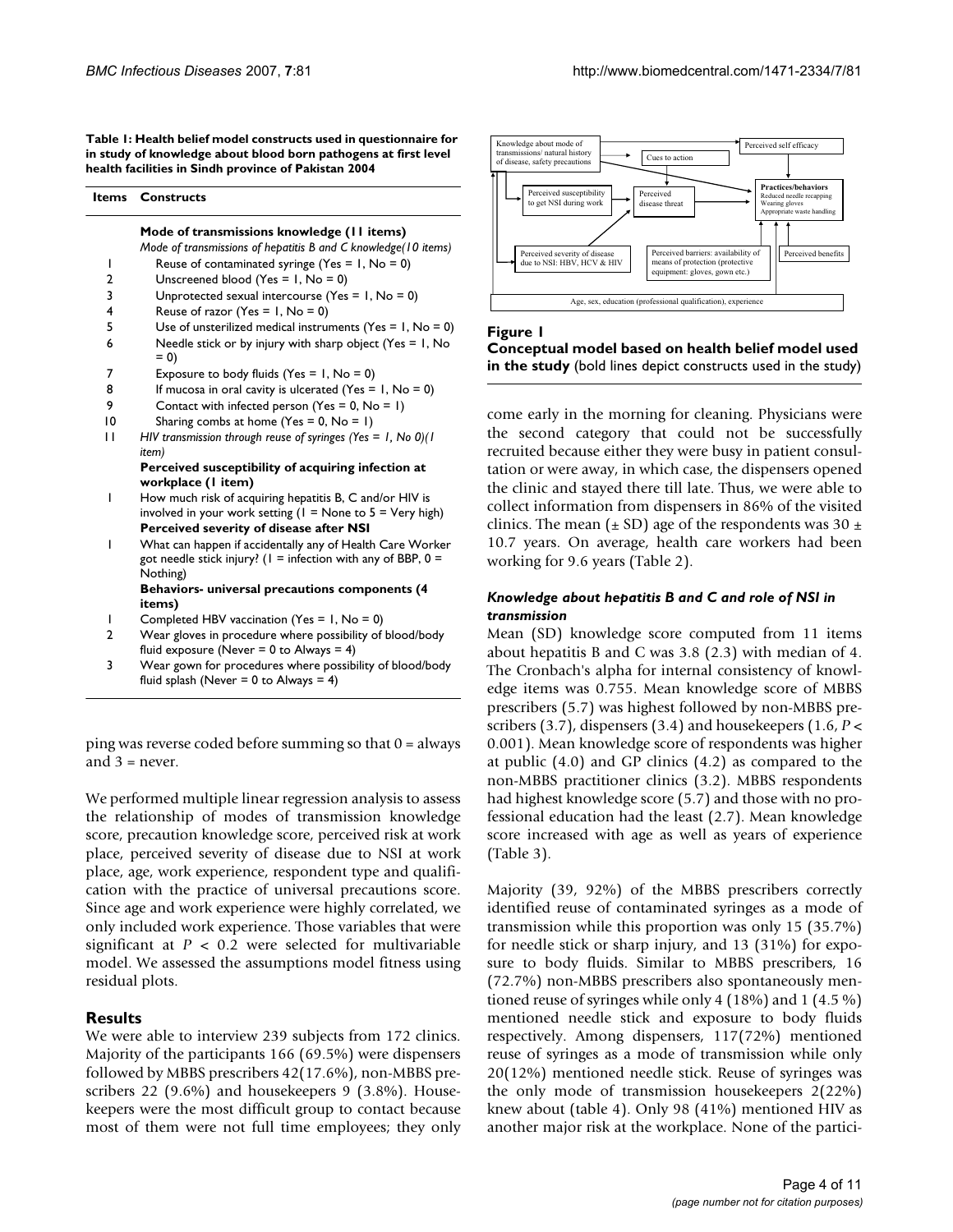| Table 2: Basic characteristics of health care workers in study of |
|-------------------------------------------------------------------|
| knowledge about blood born pathogens at first level health        |
| facilities in Sindh province of Pakistan 2004                     |

| <b>Characteristics</b>                 | n           | ℅     |
|----------------------------------------|-------------|-------|
| Age (years) $(n = 235)$                |             |       |
| < 20                                   | 42          | 17.9  |
| $20 - 30$                              | 78          | 33.2  |
| $30 - 40$                              | 62          | 25.9  |
| 40 or more                             | 53          | 22.6  |
| Mean age of respondent (Std)           | 30.0(10.76) |       |
| District $(n = 238)$                   |             |       |
| Mirpurkhas                             | 137         | 57.3  |
| Larkana                                | 101         | 42.3  |
| Area (n = 239)                         |             |       |
| Urban                                  | 55          | 23    |
| Rural                                  | 184         | 77    |
| Facility by owner $(n = 239)$          |             |       |
| Public                                 | 39          | 16.3  |
| Private                                | 200         | 83.7  |
| Facility by major provider $(n = 238)$ |             |       |
| Public physician                       | 29          | 12.1  |
| GP                                     | 128         | 53.8  |
| Non MBBS                               | 81          | 33.9  |
| Respondent type (n = 239)              |             |       |
| <b>MBBS Prescriber</b>                 | 42          | 17.6  |
| Non-MBBS prescriber                    | 22          | 9.2   |
| Dispenser                              | 166         | 69.5  |
| Housekeeper                            | 9           | 3.8   |
| <b>Professional Qualification</b>      |             |       |
| MBBS                                   | 42          | 17.6  |
| Nursing Diploma                        | 20          | 8.4   |
| B-Pharmacy                             | 56          | 23.4  |
| Dispenser/lab technician diploma       | 12          | 5.0   |
| Homaopathy                             | 30          | 12.6  |
| No professional education              | 79          | 33. I |
| Years of work experience               |             |       |
| $1 st (0-3)$                           | 60          | 25. I |
| 2 nd $(4-7)$                           | 60          | 25.1  |
| 3 rd $(8-14)$                          | 66          | 27.6  |
| 4 (> 14)                               | 53          | 22.18 |
| Mean years of work experience          | 9.55        | 7.6   |

pants mentioned viral hemorrhagic fever in spite of the fact that it had been in the news during recent years because of its multiple outbreaks resulting in the deaths of several health care workers at tertiary care facilities in the two cities [14].

#### *Knowledge about measures to prevent blood borne pathogens at workplace*

This was an open ended question in which we requested at least three measures that can be used as precautions to prevent exposure to blood borne pathogens at clinics. Mean precaution scores were 1.49 (0.73) Range 0–4. Overall knowledge for most of the items was very low. Use of new syringes was the most highly known factor which 13 (31%) of physicians, 13 (7.8%) of dispensers, and 4

(18.2%) of non-MBBS prescribers mentioned. Few physicians, 3 (7.1%), and even fewer dispensers 9(5.4%) and non-MBBS prescribers 1(4.5%) mentioned appropriate disposal of syringes as a measure to prevent NSIs. Not recapping was mentioned by only one (2.4%) physician. None of the other workers mentioned this point.

Mean score of overall knowledge computed from 11 items regarding mode of transmission and 12 items regarding precautions was 5.30 (2.57), range: 2.0–13.0.

#### *Relationship between mode of transmission knowledge and risk perception*

Mean (SD) risk perception score was 3.43 (1.09) with a median of 4.0. Assessment of relationship between modes of transmission knowledge score and risk perception revealed a weak positive significant correlation (Pearson correlation (ρ) = 0.197,  $P = 0.002$ ).

#### *Use of universal precautions*

Mean (SD) practice score computed from 4 items (three measured on  $0-3$  and one  $0-1$ ), was 2.68 (2.09), with a median of 3 and range: 0–10. Mean of individual items such as wearing gloves and wearing gown during procedures with likelihood of blood or body fluid splashes and not recapping needles after use, was 0.99, 0.36 and 0.91 respectively (table 5).

Majority of MBBS prescribers 35(83%) were vaccinated against hepatitis B while this proportion was lower for dispensers 70 (42%) and non-MBBS prescribers 8 (36.4%). Majority 137 (59.3%) of health care workers always recapped needle after use. Only 15 (37%) of the MBBS prescribers reported never using gloves for procedures while more than 50% of other types of workers never used gloves during performing procedures with potential blood or body fluid exposure (Table 5). The correlation between risk perception and practice score was very weak and not significant (Pearson correlation (ρ) = 0.009, *P* = 0.885).

#### *Predictors of universal precautions practice score*

In multiple linear regression model, modes of transmission knowledge score (adjβ: 0.18, 95% CI: 0.06–0.29) and the work experience (adjβ: 0.06 95% CI: 0.02–0.09) were the only significant predictors of universal precautions score. Since age and work experience were highly correlated, we included only work experience in the model. Hence, the practice of universal precautions depends on knowledge about transmission mode and work experience of the health care worker. Final model explained 9.3% variation in the safety precaution score (Table 6). Residual analysis using the assumptions of normality, linearity and constant variance revealed that the model fits well.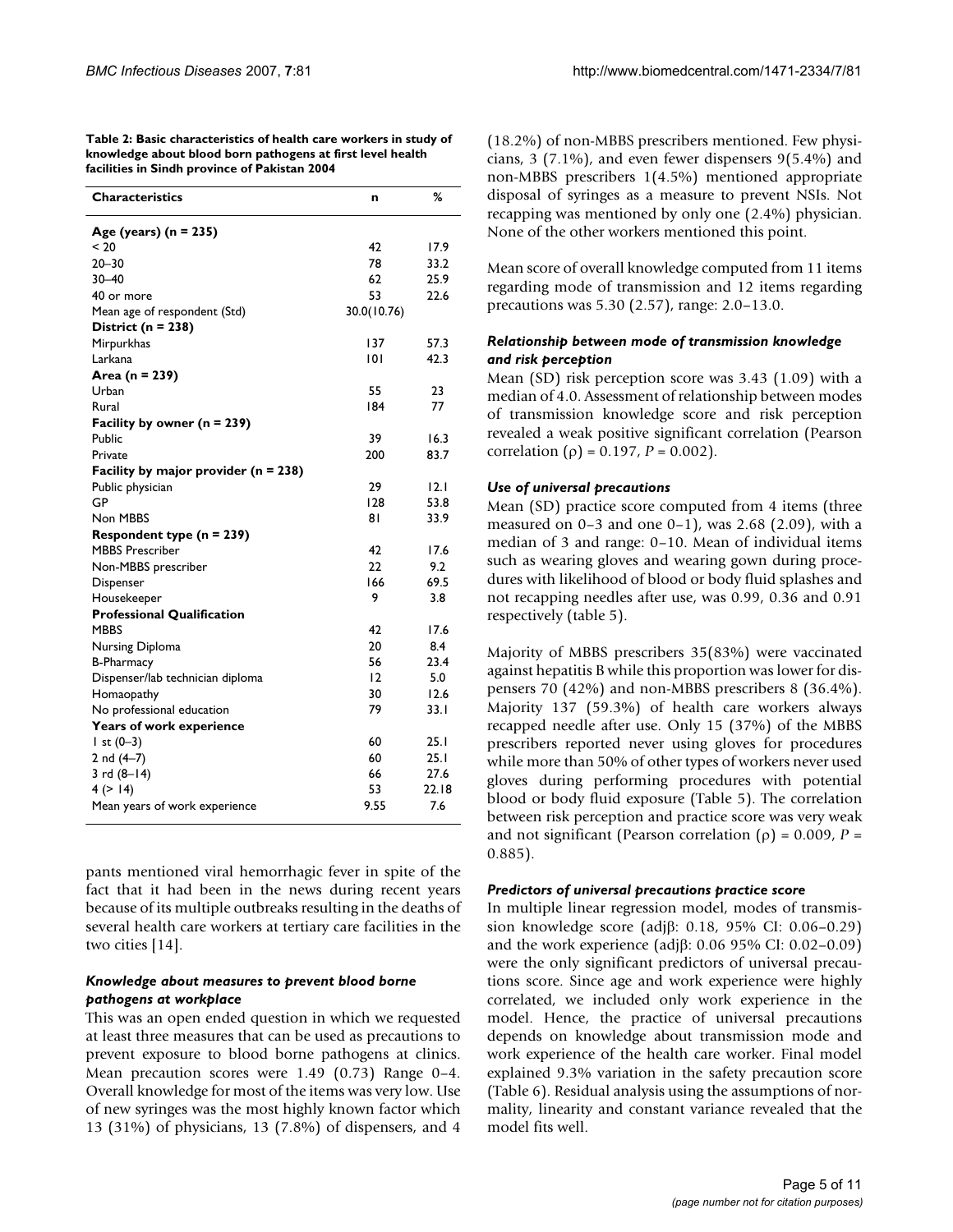|                                   |     |      |           | Mode of Transmission score <sup>a</sup> |      |           | Precaution scores b |      |           | Cumulative score c |
|-----------------------------------|-----|------|-----------|-----------------------------------------|------|-----------|---------------------|------|-----------|--------------------|
|                                   | n   | mean | <b>SD</b> | P                                       | mean | <b>SD</b> | P                   | mean | <b>SD</b> | P                  |
| <b>Respondent type</b>            |     |      |           |                                         |      |           |                     |      |           |                    |
| <b>MBBS Prescriber</b>            | 42  | 5.71 | 2.20      | < 0.001                                 | 1.67 | 0.78      | 0.0942              | 7.40 | 2.29      | < 0.001            |
| Non-MBBS Prescriber               | 22  | 3.77 | 2.47      |                                         | 1.36 | 0.49      |                     | 5.14 | 2.73      |                    |
| Dispenser                         | 166 | 3.48 | 2.05      |                                         | 1.4  | 0.74      |                     | 4.93 | 2.36      |                    |
| Housekeeper                       | 9   | 1.56 | 1.13      |                                         | 1.1  | 0.33      |                     | 2.67 | 1.32      |                    |
| Facility by provider              |     |      |           |                                         |      |           |                     |      |           |                    |
| Public physician                  | 29  | 4.03 | 2.68      | 0.01                                    | 1.52 | 0.83      | 0.6695              | 5.56 | 2.30      | 0.013              |
| GP                                | 126 | 4.17 | 2.27      |                                         | 1.52 | 0.75      |                     | 5.70 | 2.50      |                    |
| Non MBBS                          | 83  | 3.22 | 2.04      |                                         | 1.43 | 0.67      |                     | 4.65 | 2.39      |                    |
| <b>Professional Qualification</b> |     |      |           |                                         |      |           |                     |      |           |                    |
| <b>MBBS</b>                       | 42  | 5.71 | 2.18      | < 0.001                                 | 1.69 | 0.78      | 0.3336              | 7.40 | 2.29      | < 0.001            |
| Nursing Diploma                   | 20  | 4.45 | 2.42      |                                         | 1.65 | 0.81      |                     | 6.10 | 2.59      |                    |
| <b>B-Pharmacy</b>                 | 56  | 3.95 | 2.22      |                                         | .4   | 0.63      |                     | 5.36 | 2.39      |                    |
| Dispesing/labtec                  | 12  | 3.42 | 1.83      |                                         | 1.42 | 1.08      |                     | 4.83 | 2.21      |                    |
| Homaopathy                        | 30  | 3.67 | 1.55      |                                         | 1.4  | 0.56      |                     | 5.06 | 1.86      |                    |
| No professional education         | 79  | 2.66 | 1.95      |                                         | 1.44 | 0.73      |                     | 4.10 | 2.39      |                    |
| Age (years)                       |     |      |           |                                         |      |           |                     |      |           |                    |
| < 20                              | 42  | 2.33 | 1.86      | < 0.001                                 | 1.26 | 0.5       | 0.0359              | 3.6  | 2.16      | < 0.001            |
| $20 - 30$                         | 78  | 3.64 | 2.19      |                                         | 1.49 | 0.73      |                     | 5.13 | 2.53      |                    |
| $30 - 40$                         | 62  | 4.48 | 2.07      |                                         | 168  | 0.78      |                     | 6.16 | 2.29      |                    |
| 40 or more                        | 53  | 4.49 | 2.47      |                                         | 1.47 | 0.72      |                     | 5.96 | 2.63      |                    |
| Work experience quartiles (years) |     |      |           |                                         |      |           |                     |      |           |                    |
| $1 st (0-3)$                      | 60  | 2.43 | 1.78      | < 0.001                                 | 1.38 | 0.69      | 0.432               | 3.82 | 2.21      | < 0.001            |
| 2 nd $(4-7)$                      | 60  | 4.15 | 2.31      |                                         | 1.45 | 0.67      |                     | 5.6  | 2.63      |                    |
| 3 rd $(8-14)$                     | 66  | 4.48 | 2.44      |                                         | 1.55 | 0.77      |                     | 6.03 | 2.67      |                    |
| 4 (> 14)                          | 53  | 4.15 | 1.96      |                                         | 1.58 | 0.77      |                     | 5.73 | 2.11      |                    |

**Table 3: Mode of transmission of HBV/HCV, precautions at workplace and overall knowledge scores of health care workers at first level care facilities in Sindh Pakistan 2004**

a: Based on 11 items (mode of transmission)

b: based on 4 items (gloves, gown, recapping and vaccination)

c: Sum of transmission and precaution knowledge score

#### **Discussion**

Our results indicate that knowledge about the mode of transmission of BBPs was low across all classes of providers. The physicians, however, were better informed as compared to other groups. Knowledge about precautions for preventing exposure to BBPs was also very low. Very few health care workers use universal precautions to lower the risk of BBPs at workplace. Out of knowledge about safety precautions, mode of transmission, risk perception and perception about disease severity, the only factor that predicted universal precautions score was knowledge about mode of transmission. Lack of barrier protection and unnecessary manipulation of injection equipment puts HCWs at risk of sharp injuries that have implications for transmission of HBV and HCV in a country where prevalence of these infections is high among general population.

Ideally, physicians are expected to have a good understanding about the risk of BBPs at work place and about the preventive measures for reducing risk. But as this study found, their knowledge was not adequate. In contrast to

this, some other studies in Pakistan have reported a higher level of knowledge and awareness about these risks among residents and physicians working at the tertiary care hospitals. A study of orthopedic residents from all over Pakistan attending a conference reported that 93% of the residents knew that HCV could be transmitted through blood transfusion, 88% knew about its transmission through a needle-stick injury and 74% of subjects had been vaccinated for HBV [15]. A study directed at assessing knowledge of BBPs among medical students in Karachi, Pakistan reported that 100% and 92% of the clinical year's students knew that HBV and HCV could be transmitted through syringes and NSI respectively. Majority of the students (87%) knew that wearing gloves and safe disposal of sharp wastes (98%) protects against these infections while only half of the students were aware that needles should not be recapped [16]. In contrast to this, our study reported only 35.7% of the physicians mentioning needle stick injury as a mode of transmission while this proportion was even lower for other health care workers. Several reasons can be cited for a lower level of knowledge of our workers; our study participants had been in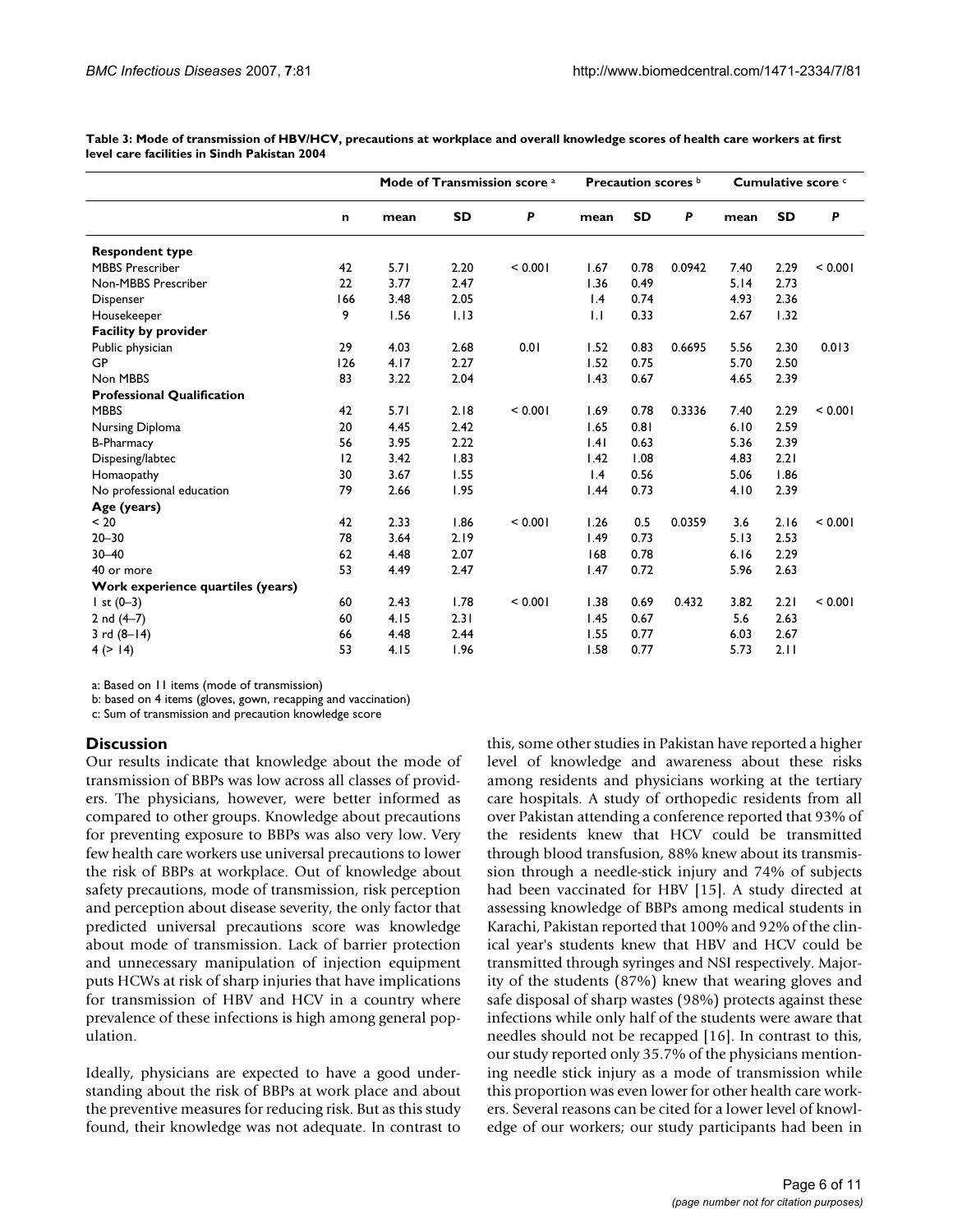|                                                                     |                 | <b>MBBS</b><br><b>Prescriber</b> |          | <b>Non-MBBS</b><br><b>Prescriber</b> |           | <b>Dispenser</b> | Housekeeper  |             | Overall<br>$N = 239$ |      |
|---------------------------------------------------------------------|-----------------|----------------------------------|----------|--------------------------------------|-----------|------------------|--------------|-------------|----------------------|------|
| Mode of transmissions                                               | $n = 42$        | %                                | $n = 22$ | %                                    | $n = 166$ | %                | $n = 9$      | %           | N                    | %    |
| Reuse of contaminated syringe                                       | 39              | 92.9                             | 16       | 72.7                                 | 117       | 70.5             | $\mathbf{2}$ | 22.2        | 174                  | 72.8 |
| Unscreened blood                                                    | 22              | 52.4                             | 6        | 27.3                                 | 40        | 24.1             | 0            | 0.0         | 68                   | 28.5 |
| Unprotected sexual intercourse                                      | 22              | 52.4                             | 6        | 27.3                                 | 41        | 24.7             | 0            | 0.0         | 69                   | 28.9 |
| Reuse of razor                                                      | 15              | 35.7                             | 6        | 27.3                                 | 35        | 21.1             |              | $  \cdot  $ | 57                   | 23.8 |
| Use of unsterilized medical instruments                             | $\mathbf{H}$    | 26.2                             | 2        | 9.1                                  | 16        | 9.6              | 0            | 0.0         | 29                   | 12.1 |
| Needle stick or by injury with sharp object                         | 15              | 35.7                             | 4        | 18.2                                 | 20        | 12.0             | 0            | 0.0         | 39                   | 16.3 |
| Exposure to body fluids                                             | $\overline{13}$ | 31.0                             |          | 4.5                                  | 7         | 4.2              | $\Omega$     | 0.0         | 21                   | 8.8  |
| <b>Precautions for prevention</b>                                   |                 |                                  |          |                                      |           |                  |              |             |                      |      |
| Use new syringe for each patient                                    | 13              | 31.0                             | 4        | 18.2                                 | 13        | 7.8              | 0            | 0.0         | 47                   | 19.7 |
| Screen blood before transfusion                                     | 2               | 4.8                              | 0        | 0.0                                  | 3         | 1.8              | 0            | 0.0         | 5                    | 2.1  |
| Sterilize instrument                                                | 3               | 7.1                              | $\Omega$ | 0.0                                  | 6         | 3.6              | $\Omega$     | 0.0         | 9                    | 3.8  |
| Careful to needle                                                   | 2               | 4.8                              |          | 4.5                                  | 5.        | 3.0              | 0            | 0.0         | 8                    | 3.3  |
| Cleaner work environment (no spillovers, clean dry counters<br>etc) | 0               | 0.0                              | 0        | 0.0                                  | 3         | 1.8              | $\Omega$     | 0.0         | 3                    | 1.3  |
| Appropriate disposal of syringes                                    | 3               | 7.1                              |          | 4.5                                  | 9         | 5.4              | 0            | 0.0         | $\overline{13}$      | 5.4  |
| Prevention of exposure to body fluids and blood                     |                 | 2.4                              | 0        | 0.0                                  | 5.        | 3.0              | $\Omega$     | 0.0         | 6                    | 2.5  |
| Watch for unexpected patients movement                              | 5               | 11.9                             | 0        | 0.0                                  | 6         | 3.6              |              | 11.1        | 12                   | 5.0  |
| General vigilance during work                                       | 2               | 4.8                              | 2        | 9.1                                  | 15        | 9.0              | 0            | 0.0         | 9                    | 7.9  |
| Avoid unnecessary injections                                        |                 | 2.4                              | 0        | 0.0                                  |           | 0.6              | 0            | 0.0         | 2                    | 0.8  |
| Don't recapping needle after use                                    |                 | $2.4\,$                          | 0        | 0.0                                  | 0         | 0.0              | 0            | 0.0         |                      | 0.4  |
| Break needle after use                                              |                 | 9.5                              | $\Omega$ | 0.0                                  | 4         | 2.4              | $\Omega$     | 0.0         | 8                    | 3.3  |

**Table 4: Knowledge of health care workers about modes of transmission of hepatitis B & C and preventive measures at first level health facilities in Sindh province Pakistan, 2004**

the workforce for an average of nine years; they were thus not fresh medical school graduates. Recent graduates had better knowledge as shown in the above study of residents and medical students. This could be due to incorporation of curriculum addressing occupational safety. Secondly; even if there was no change in the medical curriculum, physicians in cities and at tertiary care hospitals get exposed to infection control practices and learn from wide variety of sources available to them while those at first level care facilities in rural areas may not have access to similar information sources. Lastly there could be methodological differences in the assessment of knowledge. In our study, respondents spontaneously mentioned the transmission routes while in the other two studies referred to above, [15,16] (medical students and orthopedic residents), a list was provided to the participants to choose from. Poor knowledge of our participants as compared to medical students and residents suggests a need for continuous refresher courses in infection control. Our study also included other types of HCWs that have not been studied in Pakistan though their risk of exposure is much higher than physicians since they are directly involved with handling of sharp objects.

A study in India assessed HIV related knowledge among nurses, student nurses, doctors and lab workers during 2002 in 7 rural hospitals managed by a single nongovernmental organization on a 12 item scale [17]. The mean

knowledge score was 9.5 (range 4–12, SD 1 [71). These 12 items included statements about mode of transmission of BBPs[17]. Study of compliance with universal precautions in the same hospitals in India showed that 67.6% wore gloves when there was possibility of contact with blood, 53.9% wore apron in procedures whenever there was a possibility of blood or other body fluids splashing and 60.2% did not recap needles. Our sample was from first level care facilities in rural areas that also included doctors and nurses/dispensers; however, most of the participants did not have any formal professional qualification. Private clinics were owned by individual practitioners. In our study, 48% had never worn gloves while only 20.9% wore gloves for most of the time to always, 75.9% reported that they had never used aprons in procedures where there was a possibility of blood or body fluid splash and 59.3% always recapped the needle after use. Although, the knowledge scales are not same, qualitatively health care workers in our study are less knowledgeable and their compliance to universal precautions is also poorer compared to the health care workers in rural areas in India. Differences in knowledge and practice of participants in our study and those in India may be due to differences in size and ownership of facilities, better professional qualification, and access to information. However, similar to the Indian study, knowledge score and years of experience were predictors of practice scores in our study. Differences from the Indian study are also substantiated by better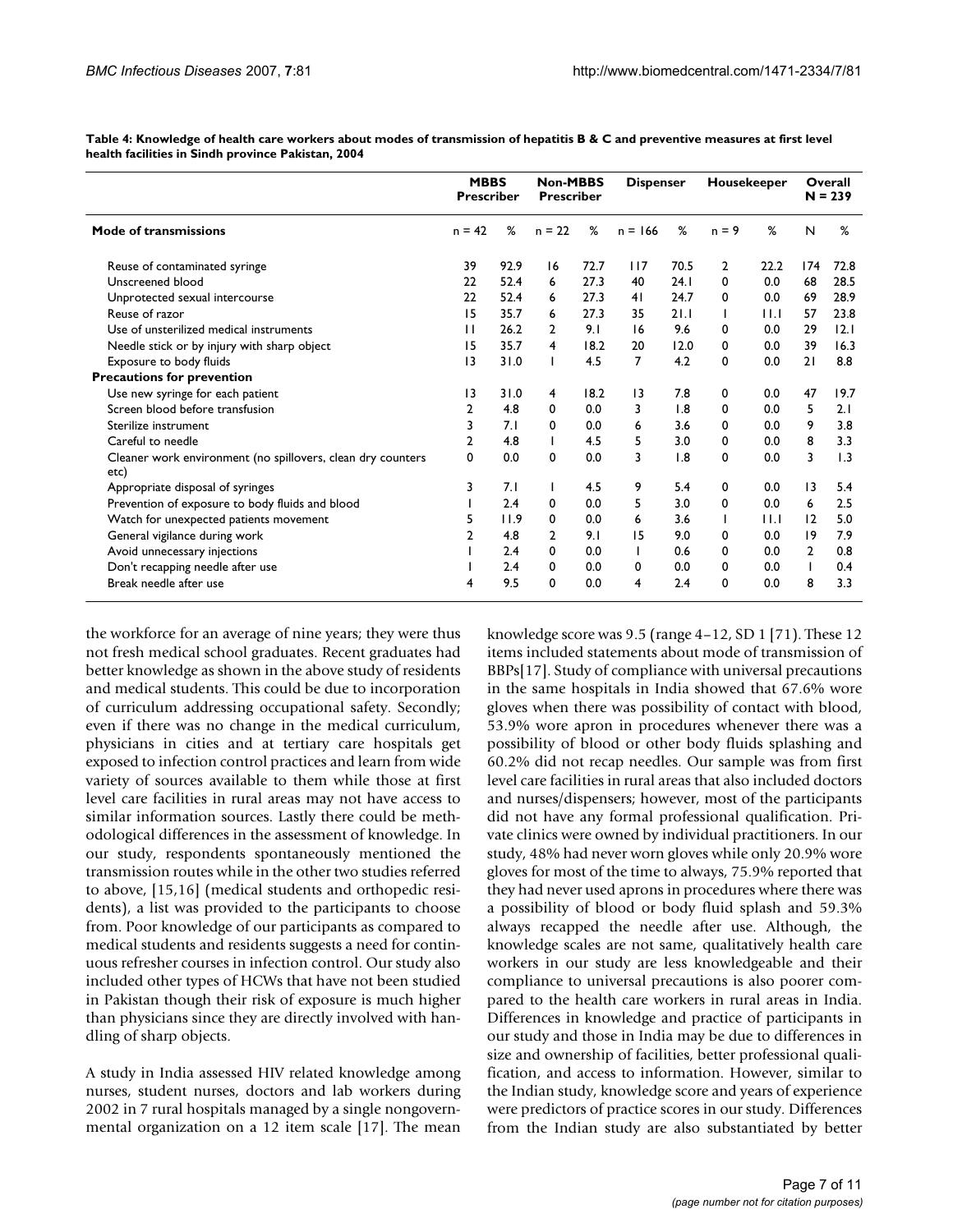| <b>Items</b>                                                               | <b>MBBS Prescriber Non-MBBS Prescriber Dispenser</b> |      |                 |      |     | Housekeeper |                | Overall     |     |      |
|----------------------------------------------------------------------------|------------------------------------------------------|------|-----------------|------|-----|-------------|----------------|-------------|-----|------|
| <b>Completed HBV vaccination</b>                                           |                                                      | %    | n               | %    | n.  | %           | n              | %           | n   | %    |
| No                                                                         | 7                                                    | 16.7 | 4               | 63.6 | 96  | 57.8        | $\mathcal{P}$  | 22.2        | 119 | 49.8 |
| Yes                                                                        | 35                                                   | 83.3 | 8               | 36.4 | 70  | 42.2        | 7              | 77.8        | 120 | 50.2 |
| Wear gloves in procedure where possibility<br>of blood/body fluid exposure |                                                      |      |                 |      |     |             |                |             |     |      |
| Never                                                                      | 15                                                   | 37.5 | $\mathbf{H}$    | 52.4 | 82  | 50.3        | 3              | 50.0        | Ш   | 48.3 |
| Occasionally                                                               | 5                                                    | 12.5 | 3               | 14.3 | 38  | 23.3        | $\mathcal{P}$  | 33.3        | 48  | 20.9 |
| Most of the times                                                          | 3                                                    | 32.5 | 4               | 19.0 | 16  | 9.8         |                | 16.7        | 34  | 14.8 |
| Always                                                                     | 7                                                    | 17.5 | 3               | 14.3 | 27  | 16.6        | 0              | 0.0         | 37  | 16.1 |
| Wear gown for procedures where possibility<br>of blood/body fluid splash   |                                                      |      |                 |      |     |             |                |             |     |      |
| Never                                                                      | 29                                                   | 69.0 | 16              | 72.7 | 129 | 78.2        | $\overline{2}$ | 66.7        | 176 | 75.9 |
| Occasionally                                                               | $\mathbf{H}$                                         | 26.2 | 5               | 22.7 | 23  | 13.9        | $\mathbf 0$    | $\mathbf 0$ | 39  | 16.8 |
| Most of the times                                                          |                                                      | 2.4  |                 | 4.5  | 5   | 3.0         | $\Omega$       | 0           | 7   | 3.0  |
| <b>Always</b>                                                              |                                                      | 2.4  | 0               |      | 8   | 4.8         |                | 33.3        | 10  | 4.3  |
| Needle recap after use                                                     |                                                      |      |                 |      |     |             |                |             |     |      |
| Always                                                                     | 24                                                   | 57.I | $\overline{14}$ | 63.6 | 98  | 59.4        |                | 50.0        | 137 | 59.3 |
| Most of the times                                                          |                                                      | 2.4  |                 | 4.5  | 23  | 13.9        | $\Omega$       | 0           | 25  | 10.8 |
| Occasionally                                                               | $\mathbf{2}$                                         | 4.8  | 3               | 13.6 | 16  | 9.7         | $\Omega$       | 0           | 21  | 9.1  |
| Never                                                                      | 15                                                   | 35.7 | 4               | 18.2 | 28  | 17.0        |                | 50.0        | 48  | 20.8 |

**Table 5: Practices of health care workers for protection from occupational exposure at first level care facilities in Sindh province of Pakistan 2004**

**Table 6: Predictors of universal precautions practice score (wearing gloves, wearing gown, not recapping and vaccination) among health care workers at first level care facilities in Sindh province Pakistan 2004**

|                                                              | Univariable models |       |         |                |           | Multivariable model a |       |                   |  |  |
|--------------------------------------------------------------|--------------------|-------|---------|----------------|-----------|-----------------------|-------|-------------------|--|--|
| <b>Variables</b>                                             | β                  | F     | P       | $\mathbf{R}^2$ | $ad\beta$ | F.                    | P     | 95% CI of $\beta$ |  |  |
| Knowledge mode of transmission score                         | 0.22               | 14.39 | < 0.001 | 0.06           | 0.18      | 3.05                  | 0.003 | $0.06 - 0.29$     |  |  |
| Knowledge of precaution score                                | 0.34               | 3.29  | 0.071   | 0.01           |           |                       |       |                   |  |  |
| Perceived susceptibility of acquiring infection at workplace | 0.02               | 0.02  | 0.885   | 0.00           |           |                       |       |                   |  |  |
| <b>Perceived Severity of disease after NSI</b>               | 0.35               | 11.83 | 0.001   | 0.05           |           |                       |       |                   |  |  |
| Age                                                          | 0.05               | 16.29 | < 0.001 | 0.07           |           |                       |       |                   |  |  |
| Years of work experience                                     | 0.07               | 16.84 | < 0001  | 0.07           | 0.06      | 3.39                  | 0.001 | $0.02 - 0.09$     |  |  |
| <b>Respondent type</b>                                       |                    | 4.00  | 0.008   | 0.04           |           |                       |       |                   |  |  |
| <b>MBBS Prescriber</b>                                       | 1.75               | 2.33  | 0.021   |                |           |                       |       |                   |  |  |
| Non-MBBS Prescriber                                          | 0.57               | 0.70  | 0.486   |                |           |                       |       |                   |  |  |
| Dispenser                                                    | 0.62               | 0.89  | 0.375   |                |           |                       |       |                   |  |  |
| Housekeeper                                                  | Ref                |       |         |                |           |                       |       |                   |  |  |
| <b>Professional qualification</b>                            |                    | 5.59  | < 0.001 | 0.09           |           |                       |       |                   |  |  |
| <b>MBBS</b>                                                  | 1.73               | 4.51  | < 0.001 |                |           |                       |       |                   |  |  |
| Nursing Diploma                                              | 0.74               | 1.47  | 0.143   |                |           |                       |       |                   |  |  |
| B-Pharmacy/Homeopathy                                        | 0.98               | 3.14  | 0.002   |                |           |                       |       |                   |  |  |
| Dispenser/lab technician                                     | 1.01               | 1.61  | 0.108   |                |           |                       |       |                   |  |  |
| No professional education                                    | Ref                |       |         |                |           |                       |       |                   |  |  |

a Adjusted R2 = 0.093, F statistics = 13.37 *P* < 0.001; adβ = adjusted β, NSI = needle stick injury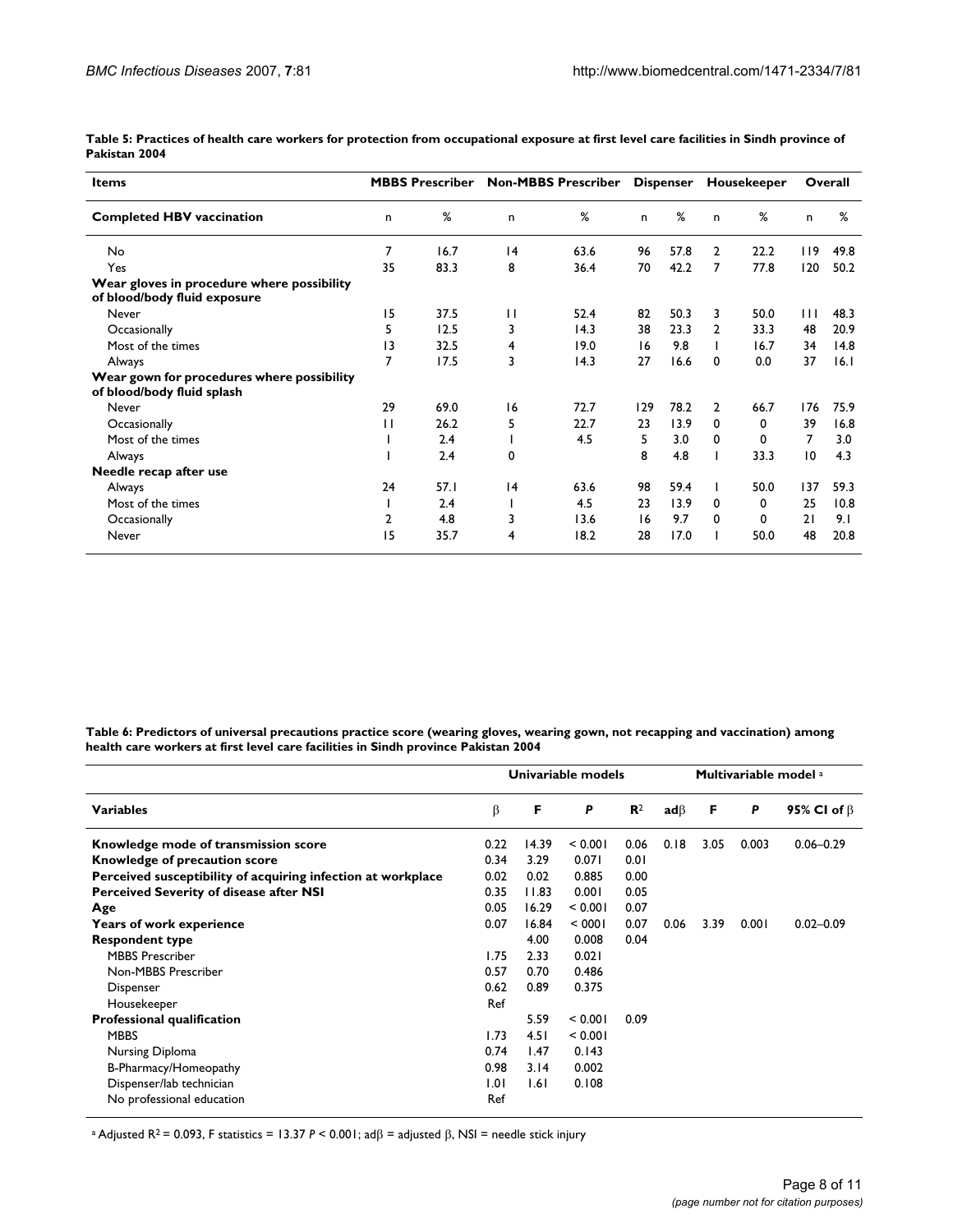knowledge among HCWs in larger facilities in cities in Pakistan [15,16]. Another study of injection practices at FLCFs in urban and rural North India that assessed the knowledge of HBV and HCV of HCWs reported that 87.5% of the prescribers and 52.5 % of providers (dispensers) knew the association of unsafe injection with HBV. However, association between HCV and unsafe injections was known only to 30 % of prescribers and 5 % of providers. This study also reported that each HCW received 10 NSI every year mostly because of manipulation during sterilization in public facilities and reuse in private clinics [6]. In China, in a tertiary care hospital 94% nurses were aware of HBV and NSI association. However, glove use ranged from 3% to 31% in various activities involving blood and body fluid exposure. Recapping of needles was also common; 30% (135) "always" and 28% (123) "often" recapped needles after use [18]. In developed countries, universal precautions use rate even in community hospitals is considerably higher as compared to our setting. In the United States, a study conducted in two privately owned community hospitals in Minneapolis reported that gloves were observed to be used when appropriate 67.2% of the time, followed by goggles (50.7%), masks (16.0%), gowns (15.3%). Needles were recapped in 34.4% of cases[19]. Another study reported a varied compliance rate regarding universal precautions among hospital physicians in United States: glove use: 94%; disposal of sharps: 92%, wearing protective clothing: 55%; not recapping needles: 56% [20]. Summarizing results from these comparisons suggest that size, ownership of facility and qualifications play an important role in prediction of BBPs' risk at workplace in Pakistan.

Noncompliance is determined by a range of factors including lack of knowledge,[21,20] interference with work skills,[22,23] risk perception,[21,23] conflict of interest,[20,21] not wanting to offend patients,[24] lack of equipment [23,25] and time,[22,23] uncomfortable personal protective equipment (PPE).,[22] inconvenience,[25] work stress,[20] and perceiving a weak organizational commitment to safety climate [20,21]. In our setting, lack of knowledge, poor qualifications, absence of a system for prevention of blood borne pathogens and lack of training, equipment and post exposure prophylaxis at health care facilities are major determinants for non-compliance. The BBP prevention system is present in few tertiary care hospitals and none of the first level care facilities [15,26]. First level care facilities in the private sector are completely different from hospitals because of their size, organization, manpower qualifications and training, and available finances. All these factors influence the BBP prevention program at these facilities and raise important pragmatic and ethical questions. If these health care workers are not aware about the risk at their work place, then who is responsible for enhancing their knowledge and making them aware about workplace risk? Furthermore, who will provide them with the supplies for risk reduction? Should supplies and training be provided by the clinic owner, whoever that may be, or should it's cost be shifted to the consumers (patients)? Provider's fee in these clinics in most of the areas is not much. In our previous studies we estimated that on an average, Rs. 83 (1.3US\$) are charged and fee is higher for the GPs [7]. At such low fees, clinic owners may not be willing to provide preventive supplies to their workers. In another study in Sindh province, patients coming from a low socio economic status (SES) were more likely to seek care from the public and unqualified practitioners who charge less. Already, there is a dearth of public health facilities. Shifting cost of supplies to consumers will further make health care less accessible for the poor which will adversely affect their health.

There are several solutions to these problems, but none of them is easy or a 'quick fix'. Most of these solutions need to be incorporated into the overall health care reforms. For instance, health insurance for poor may help to pay for increased expenses and will improve their overall health care seeking ability. Injection use in Pakistan is very high and most of these injections are administered with used injection equipment. A program directed at improving safety and cutting down injection overuse will reduce the risk to health care workers substantially.

In the long run, without a program for occupational safety, health system which is not well resourced in the rural areas can lose health care workers to an epidemic of blood borne pathogens. In such a situation, communication and behavior change programs for health worker risk reduction is a common good that demands immediate governmental investment. Government intervention is also important from the perspective that some of these health workers have very low knowledge about the risk they are exposed to at their workplace and so may not seek information and skills for reduction of their exposure to BBPs.

Initial interventions in the form of communication and behavior change should be backed up by a long term solution for regulating the entry of appropriately qualified staff, regular trainings, and a system for prevention of BBPs incorporating training of staff, NSI surveillance and post exposure prophylaxis.

A number of limitations should be considered while interpreting the findings of this study. We were able to recruit fewer than expected physicians and housekeepers. Physicians mostly do not provide injections and hence their risk of BBP exposure is lower. The housekeepers clean and collect waste without protective equipment and hence are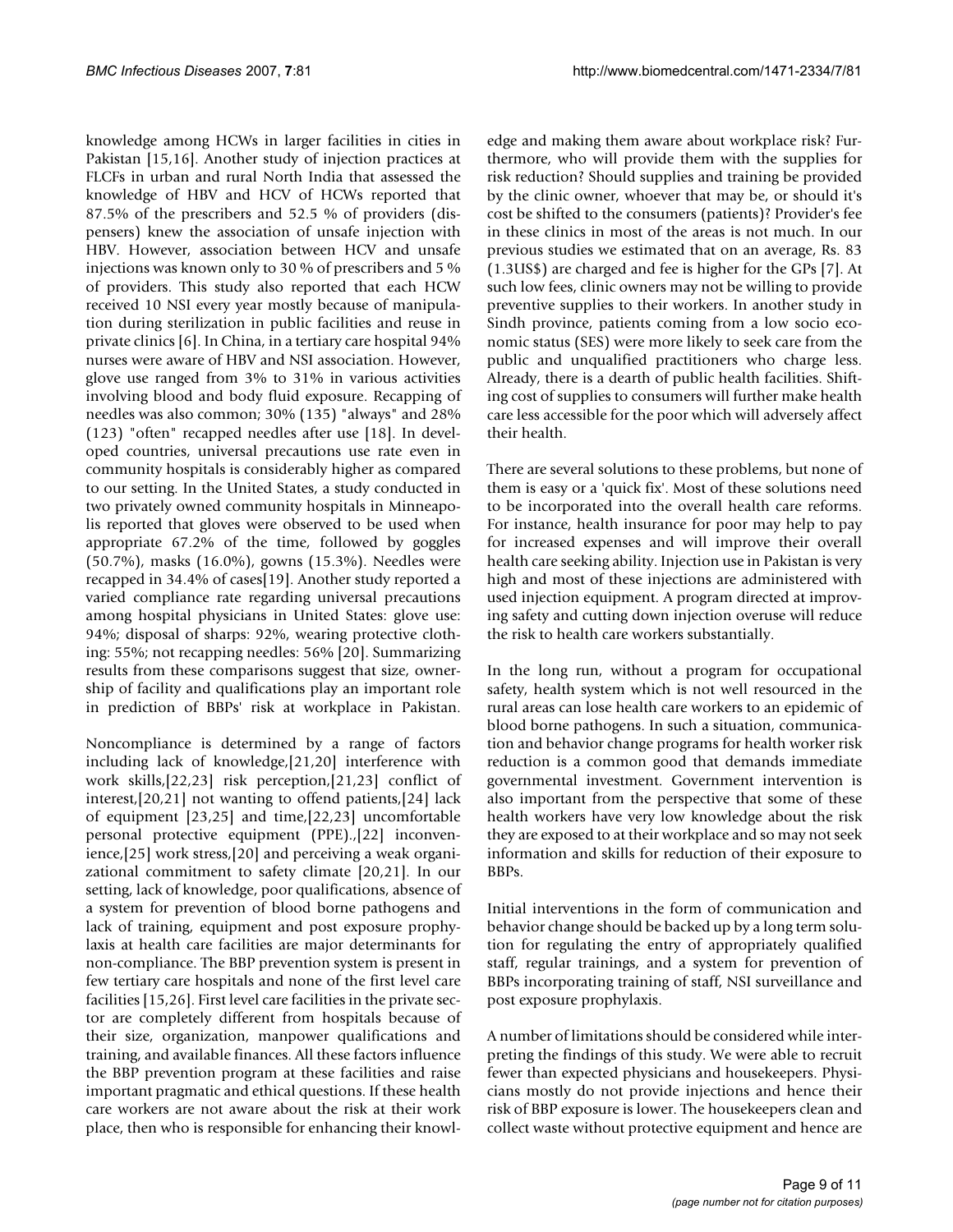at the high risk of BBP exposure. Majority of the times, they are not full-time employees at the clinics and visit the clinics either very early during the day or late in the evenings. Dispensers who provide injections and handle other sharps are also at a high risk of BBP exposure. We were able to recruit 87% of them from visited clinics. Fewer than expected participation by physicians and housekeepers introduces a possibility of selection bias.

Reporting of practices has been known to be affected by social desirability in the direction of better practices [23]. This could have led to an overestimation of use of gloves, gowns, vaccination for HBV. However, the reported rates were still not very encouraging.

#### **Conclusion**

Knowledge of HCWs about the mode of transmission of BBPs and precautions was low across all types of providers. Physicians, however, were better informed. Very few HCWs used universal precautions to lower the risk of BBPs at their workplace. Poor knowledge determined the very low use of universal precautions that can prevent major proportion of exposure to BBPs. Lack of universal precautions use has implications for BBPs transmissions among HCWs, especially when prevalence of these pathogens in the general population is high. Our findings suggest that training of HCWs to increase their knowledge about BBPs and universal precautions could improve their use of universal precautions. Our discussions with health care workers during this study and in a separate training of master trainers from various health care facilities suggest that HCWs are eager to improve their knowledge about use of universal precautions to protect their health. A model to develop locally relevant educational material and to train master trainers from different areas who in turn educate their peers can work at large scale in short run. Program of training master trainers can be institutionalized at local level through district health departments. However in the long run, a framework incorporating training, supplies, surveillance, and post exposure prophylaxis for prevention of BBP exposure at FLCFs is needed.

#### **Competing interests**

The author(s) declare that they have no competing interests.

### **Authors' contributions**

NZJ conceived the idea, designed the study, did analysis and prepared and revised the manuscript. SC contributed in design and conduct of study. MR, SR contributed in analysis and write-up. BM contributed in manuscript preparation and revisions. All authors read and approved the final version of manuscript.

#### **Acknowledgements**

The primary support for field work came from a study on economic burden of unnecessary injections funded by World Health Organization Geneva. Work is partially supported by International Training and Research in Environmental and Occupational Health grant # 5D43TW05750 from the Fogarty International Centre at the National Institute of Health awarded to University of Alabama at Birmingham, AL, USA. We thank our field team for its contribution to data collection and the participants' for their time.

#### **References**

- 1. Beltrami EM, Williams IT, Shapiro CN, Chamberland ME: **[Risk and](http://www.ncbi.nlm.nih.gov/entrez/query.fcgi?cmd=Retrieve&db=PubMed&dopt=Abstract&list_uids=10885983) [management of blood-borne infections in health care work](http://www.ncbi.nlm.nih.gov/entrez/query.fcgi?cmd=Retrieve&db=PubMed&dopt=Abstract&list_uids=10885983)[ers.](http://www.ncbi.nlm.nih.gov/entrez/query.fcgi?cmd=Retrieve&db=PubMed&dopt=Abstract&list_uids=10885983)** *Clin Microbiol Rev* 2000, **13(3):**385-407.
- 2. Pruss-Ustun A, Rapiti E, Hutin Y: **[Estimation of the global burden](http://www.ncbi.nlm.nih.gov/entrez/query.fcgi?cmd=Retrieve&db=PubMed&dopt=Abstract&list_uids=16299710) [of disease attributable to contaminated sharps injuries](http://www.ncbi.nlm.nih.gov/entrez/query.fcgi?cmd=Retrieve&db=PubMed&dopt=Abstract&list_uids=16299710) [among health-care workers.](http://www.ncbi.nlm.nih.gov/entrez/query.fcgi?cmd=Retrieve&db=PubMed&dopt=Abstract&list_uids=16299710)** *Am J Ind Med* 2005, **48(6):**482-490.
- 3. Haiduven DJ, DeMaio TM, Stevens DA: **[A five-year study of](http://www.ncbi.nlm.nih.gov/entrez/query.fcgi?cmd=Retrieve&db=PubMed&dopt=Abstract&list_uids=1593109) needlestick injuries: significant reduction associated with [communication, education, and convenient placement of](http://www.ncbi.nlm.nih.gov/entrez/query.fcgi?cmd=Retrieve&db=PubMed&dopt=Abstract&list_uids=1593109) [sharps containers.](http://www.ncbi.nlm.nih.gov/entrez/query.fcgi?cmd=Retrieve&db=PubMed&dopt=Abstract&list_uids=1593109)** *Infect Control Hosp Epidemiol* 1992, **13(5):**265-271.
- 4. Khuri-Bulos NA, Toukan A, Mahafzah A, Al Adham M, Faori I, Abu Khader I, Abu Rumeileh ZI: **[Epidemiology of needlestick and](http://www.ncbi.nlm.nih.gov/entrez/query.fcgi?cmd=Retrieve&db=PubMed&dopt=Abstract&list_uids=9276544) sharp injuries at a university hospital in a developing country: [a 3-year prospective study at the Jordan University Hospital,](http://www.ncbi.nlm.nih.gov/entrez/query.fcgi?cmd=Retrieve&db=PubMed&dopt=Abstract&list_uids=9276544) [1993 through 1995.](http://www.ncbi.nlm.nih.gov/entrez/query.fcgi?cmd=Retrieve&db=PubMed&dopt=Abstract&list_uids=9276544)** *Am J Infect Control* 1997, **25(4):**322-329.
- 5. Wang FD, Chen YY, Liu CY: **[Analysis of sharp-edged medical](http://www.ncbi.nlm.nih.gov/entrez/query.fcgi?cmd=Retrieve&db=PubMed&dopt=Abstract&list_uids=11083184)[object injuries at a medical center in Taiwan.](http://www.ncbi.nlm.nih.gov/entrez/query.fcgi?cmd=Retrieve&db=PubMed&dopt=Abstract&list_uids=11083184)** *Infect Control Hosp Epidemiol* 2000, **21(10):**656-658.
- 6. Kotwal A, Priya R, Thakur R, Gupta V, Kotwal J, Seth T: **[Injection](http://www.ncbi.nlm.nih.gov/entrez/query.fcgi?cmd=Retrieve&db=PubMed&dopt=Abstract&list_uids=15345887) [practices in a metropolis of North India: perceptions, deter](http://www.ncbi.nlm.nih.gov/entrez/query.fcgi?cmd=Retrieve&db=PubMed&dopt=Abstract&list_uids=15345887)**[minants and issues of safety.](http://www.ncbi.nlm.nih.gov/entrez/query.fcgi?cmd=Retrieve&db=PubMed&dopt=Abstract&list_uids=15345887) **58(8):**334-344.
- 7. Janjua NZ, Akhtar S, Hutin YJ: **[Injection use in two districts of](http://www.ncbi.nlm.nih.gov/entrez/query.fcgi?cmd=Retrieve&db=PubMed&dopt=Abstract&list_uids=15883127) [Pakistan: implications for disease prevention.](http://www.ncbi.nlm.nih.gov/entrez/query.fcgi?cmd=Retrieve&db=PubMed&dopt=Abstract&list_uids=15883127)** *Int J Qual Health Care* 2005, **17(5):**401-408.
- 8. Janjua NZ, Khan MI, Usman HR, Azam I, Khalil M, Ahmad K: **[Pattern](http://www.ncbi.nlm.nih.gov/entrez/query.fcgi?cmd=Retrieve&db=PubMed&dopt=Abstract&list_uids=17333784) [of health care utilization and determinants of care-seeking](http://www.ncbi.nlm.nih.gov/entrez/query.fcgi?cmd=Retrieve&db=PubMed&dopt=Abstract&list_uids=17333784) [from GPs in two districts of Pakistan.](http://www.ncbi.nlm.nih.gov/entrez/query.fcgi?cmd=Retrieve&db=PubMed&dopt=Abstract&list_uids=17333784)** *Southeast Asian J Trop Med Public Health* 2006, **37(6):**1242-1253.
- 9. Janjua NZ: **[Injection practices and sharp waste disposal by](http://www.ncbi.nlm.nih.gov/entrez/query.fcgi?cmd=Retrieve&db=PubMed&dopt=Abstract&list_uids=12779025) [general practitioners of Murree, Pakistan.](http://www.ncbi.nlm.nih.gov/entrez/query.fcgi?cmd=Retrieve&db=PubMed&dopt=Abstract&list_uids=12779025)** *J Pak Med Assoc* 2003, **53(3):**107-111.
- 10. Hutin Y, Hauri A, Chiarello L, Catlin M, Stilwell B, Ghebrehiwet T, Garner |: [Best infection control practices for intradermal,](http://www.ncbi.nlm.nih.gov/entrez/query.fcgi?cmd=Retrieve&db=PubMed&dopt=Abstract&list_uids=12973641) **[subcutaneous, and intramuscular needle injections.](http://www.ncbi.nlm.nih.gov/entrez/query.fcgi?cmd=Retrieve&db=PubMed&dopt=Abstract&list_uids=12973641)** *Bull World Health Organ* 2003, **81(7):**491-500.
- 11. Linnemann CC Jr., Cannon C, DeRonde M, Lanphear B: **[Effect of](http://www.ncbi.nlm.nih.gov/entrez/query.fcgi?cmd=Retrieve&db=PubMed&dopt=Abstract&list_uids=2061579) educational programs, rigid sharps containers, and universal [precautions on reported needlestick injuries in healthcare](http://www.ncbi.nlm.nih.gov/entrez/query.fcgi?cmd=Retrieve&db=PubMed&dopt=Abstract&list_uids=2061579) [workers.](http://www.ncbi.nlm.nih.gov/entrez/query.fcgi?cmd=Retrieve&db=PubMed&dopt=Abstract&list_uids=2061579)** *Infect Control Hosp Epidemiol* 1991, **12(4):**214-219.
- 12. Glanz K, Marcus Lewis F, Rimer BK: **Theory at a Glance: A guide for health promotion practice.** second edition. National Cancer Institute, National Institute of Health ; 2005.
- 13. Janz NK, Becker MH: **[The Health Belief Model: a decade later.](http://www.ncbi.nlm.nih.gov/entrez/query.fcgi?cmd=Retrieve&db=PubMed&dopt=Abstract&list_uids=6392204)** *Health Educ Q* 1984, **11(1):**1-47.
- 14. Athar MN, Khalid MA, Ahmad AM, Bashir N, Baqai HZ, Ahmad M, Balouch AH, Bashir K: **[Crimean-Congo hemorrhagic fever out](http://www.ncbi.nlm.nih.gov/entrez/query.fcgi?cmd=Retrieve&db=PubMed&dopt=Abstract&list_uids=15827289)[break in Rawalpindi, Pakistan, February 2002: contact trac](http://www.ncbi.nlm.nih.gov/entrez/query.fcgi?cmd=Retrieve&db=PubMed&dopt=Abstract&list_uids=15827289)[ing and risk assessment.](http://www.ncbi.nlm.nih.gov/entrez/query.fcgi?cmd=Retrieve&db=PubMed&dopt=Abstract&list_uids=15827289)** *Am J Trop Med Hyg* 2005, **72(4):**471-473.
- 15. Rana JS, Khan AR, Halem AA, Khan FN, Gul A, Sarwari AR: **[Hepatitis](http://www.ncbi.nlm.nih.gov/entrez/query.fcgi?cmd=Retrieve&db=PubMed&dopt=Abstract&list_uids=17264656) [C: Knowledge, Attitudes and Practices among orthopedic](http://www.ncbi.nlm.nih.gov/entrez/query.fcgi?cmd=Retrieve&db=PubMed&dopt=Abstract&list_uids=17264656) [trainee surgeons in Pakistan.](http://www.ncbi.nlm.nih.gov/entrez/query.fcgi?cmd=Retrieve&db=PubMed&dopt=Abstract&list_uids=17264656)** *Annals of Saudi Medicine* 2000, **20(5-6):**477-479.
- 16. Anjum Q, Siddiqui H, Ahmed Y, Rizvi SR, Usman Y: **[Knowledge of](http://www.ncbi.nlm.nih.gov/entrez/query.fcgi?cmd=Retrieve&db=PubMed&dopt=Abstract&list_uids=16108511) [students regarding hepatitis and HIV/AIDS of a private med](http://www.ncbi.nlm.nih.gov/entrez/query.fcgi?cmd=Retrieve&db=PubMed&dopt=Abstract&list_uids=16108511)[ical university in Karachi.](http://www.ncbi.nlm.nih.gov/entrez/query.fcgi?cmd=Retrieve&db=PubMed&dopt=Abstract&list_uids=16108511)** *J Pak Med Assoc* 2005, **55(7):**285-288.
- 17. Kermode M: **[Unsafe injections in low-income country health](http://www.ncbi.nlm.nih.gov/entrez/query.fcgi?cmd=Retrieve&db=PubMed&dopt=Abstract&list_uids=14976177) [settings: need for injection safety promotion to prevent the](http://www.ncbi.nlm.nih.gov/entrez/query.fcgi?cmd=Retrieve&db=PubMed&dopt=Abstract&list_uids=14976177) [spread of blood-borne viruses.](http://www.ncbi.nlm.nih.gov/entrez/query.fcgi?cmd=Retrieve&db=PubMed&dopt=Abstract&list_uids=14976177)** *Health Promot Int* 2004, **19(1):**95-103.
- Phipps W, Honghong W, Min Y, Burgess J, Pellico L, Watkins CW, Guoping H, Williams A: **[Risk of medical sharps injuries among](http://www.ncbi.nlm.nih.gov/entrez/query.fcgi?cmd=Retrieve&db=PubMed&dopt=Abstract&list_uids=12163861) [Chinese nurses.](http://www.ncbi.nlm.nih.gov/entrez/query.fcgi?cmd=Retrieve&db=PubMed&dopt=Abstract&list_uids=12163861)** *Am J Infect Control* 2002, **30(5):**277-282.